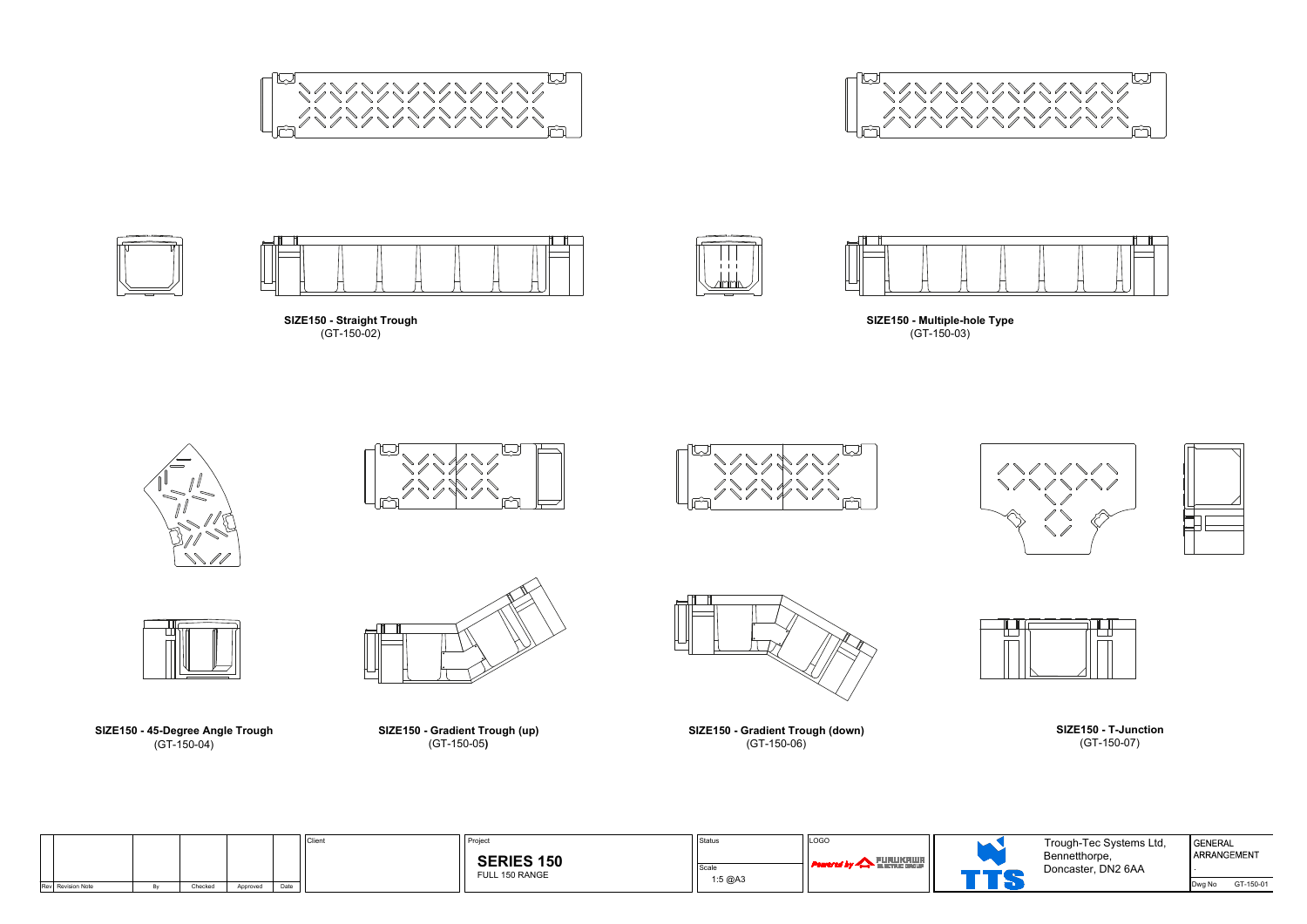**Plan View**

| <b>GENERAL</b> | ARRANGEMENT |
|----------------|-------------|
|                |             |
| Dwg No         | GT-150-02   |

|                   |         |          |      | Product Ref.                              | <b>Project</b>                       | <b>Status</b>          | LOGO                                                                               |  |
|-------------------|---------|----------|------|-------------------------------------------|--------------------------------------|------------------------|------------------------------------------------------------------------------------|--|
|                   |         |          |      | TS150S - Screw type<br>TC150S - Clip type | <b>SERIES 150</b><br>STRAIGHT TROUGH | <b>Scak</b><br>1:5 @A3 | $\left\vert \cdot \right\vert$ Powered by $\left\vert \cdot \right\vert$ FURUKRIUR |  |
| Rev Revision Note | Checked | Approved | Date |                                           |                                      |                        |                                                                                    |  |





Trough-Tec Systems Ltd, Bennetthorpe, Doncaster, DN2 6AA

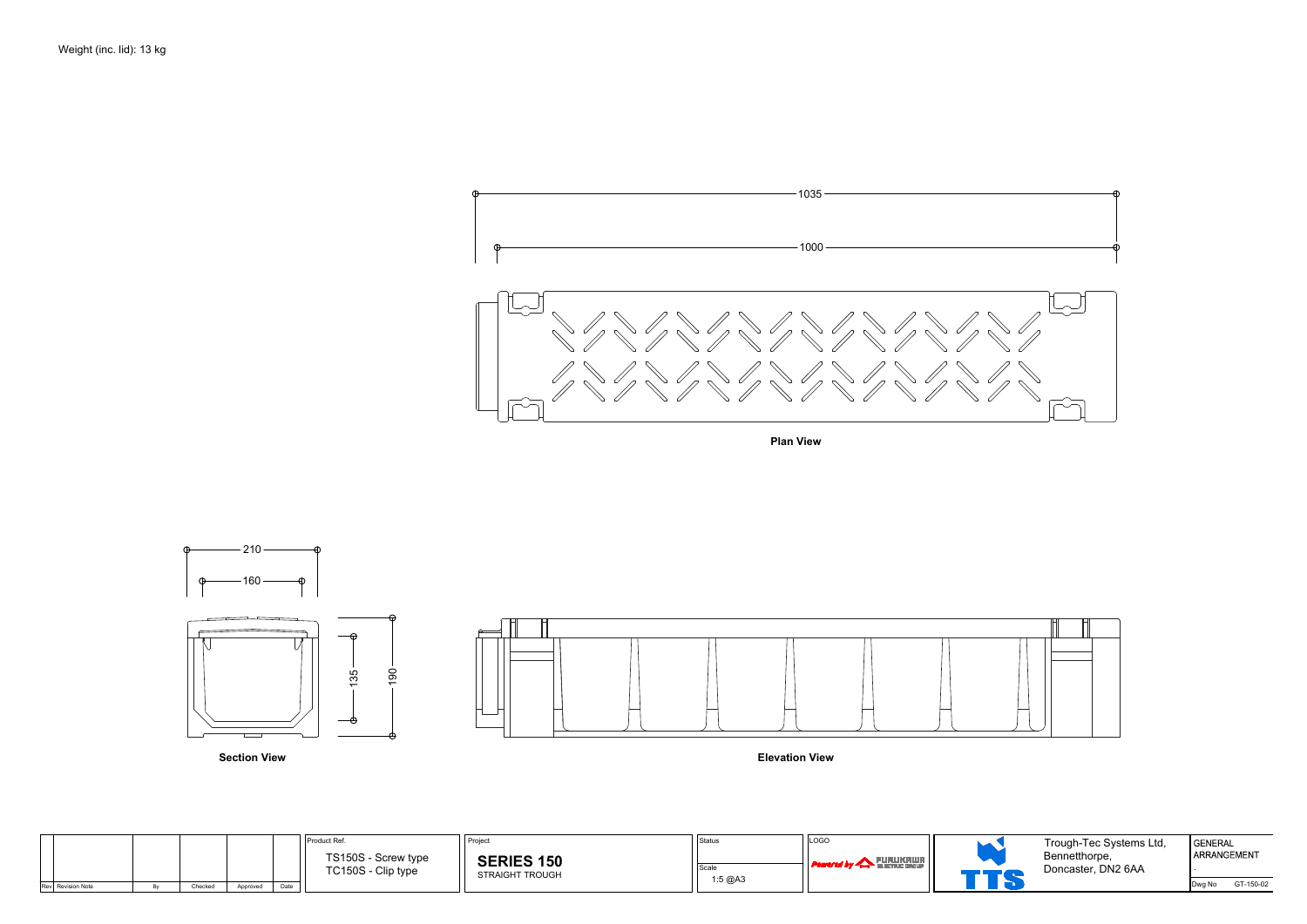



**Plan View**

**Section View Elevation View**

| <b>GENERAL</b> | ARRANGEMENT |
|----------------|-------------|
|                |             |
| Dwg No         | GT-150-03   |

|                   |         |          |      | Product Ref.                              | Project                                 | Status                  | LOGO                                              |  |
|-------------------|---------|----------|------|-------------------------------------------|-----------------------------------------|-------------------------|---------------------------------------------------|--|
|                   |         |          |      | TS150M - Screw type<br>TC150M - Clip type | <b>SERIES 150</b><br>MULTIPLE-HOLE TYPE | <b>Scale</b><br>1:5 @A3 | . FURUKAWA I<br><b>Powered by A BLETRIC GROUP</b> |  |
| Rev Revision Note | Checked | Approved | Date |                                           |                                         |                         |                                                   |  |



Trough-Tec Systems Ltd, Bennetthorpe, Doncaster, DN2 6AA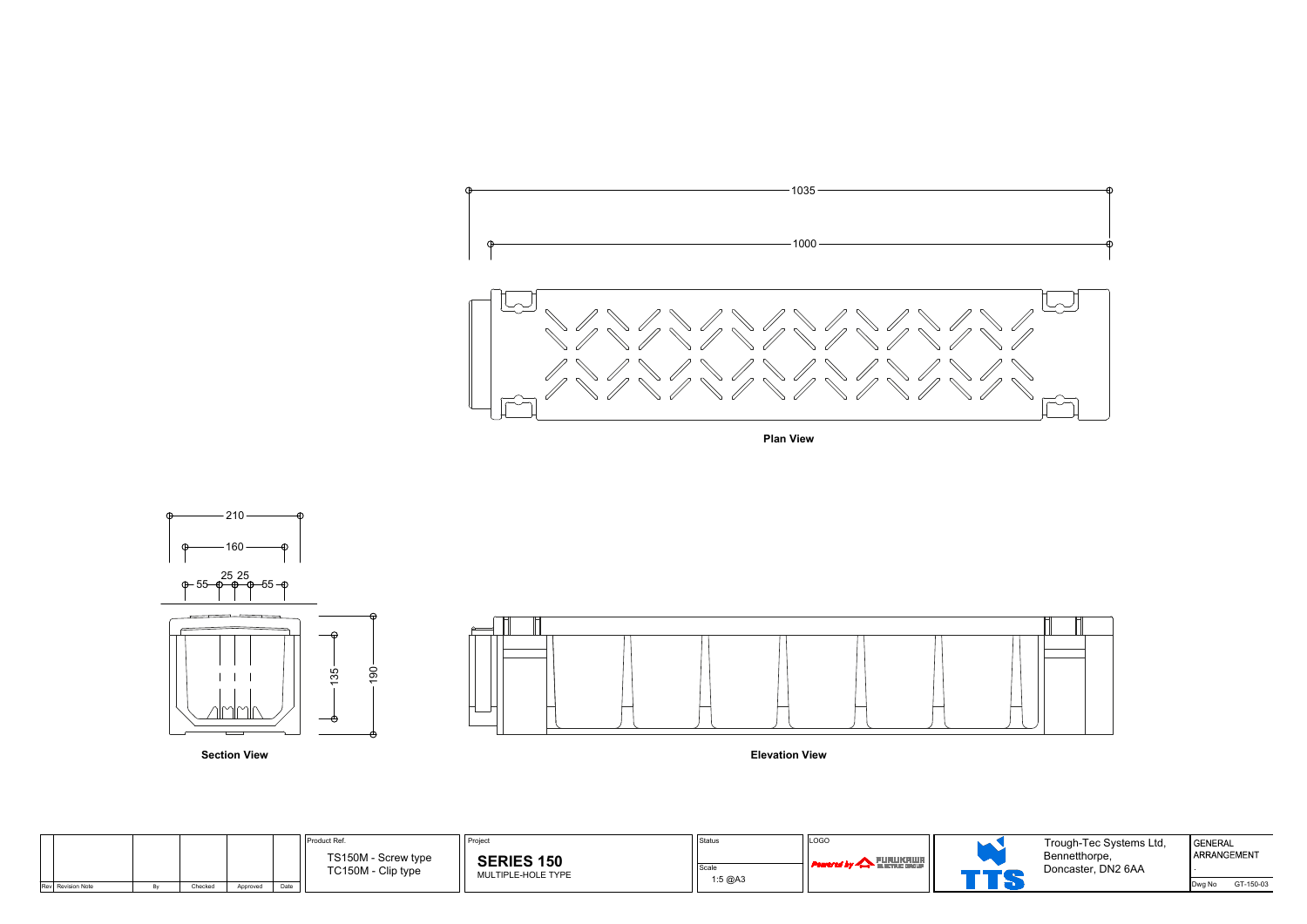



**Plan View Plan View Section View** 



**Elevation View**

| <b>GENERAL</b> | ARRANGEMENT |
|----------------|-------------|
| Dwg No         | GT-150-07   |

|                   |         |          |      | Product Ref.                              | <b>Project</b>                         | Status           | LOGO                                   |  |
|-------------------|---------|----------|------|-------------------------------------------|----------------------------------------|------------------|----------------------------------------|--|
|                   |         |          |      | TS150T - Screw type<br>TC150T - Clip type | <b>SERIES 150</b><br><b>T-JUNCTION</b> | Scale<br>1:5 @A3 | <b>FURUKAWA</b><br><b>Powered by 4</b> |  |
| Rev Revision Note | Checked | Approved | Date |                                           |                                        |                  |                                        |  |

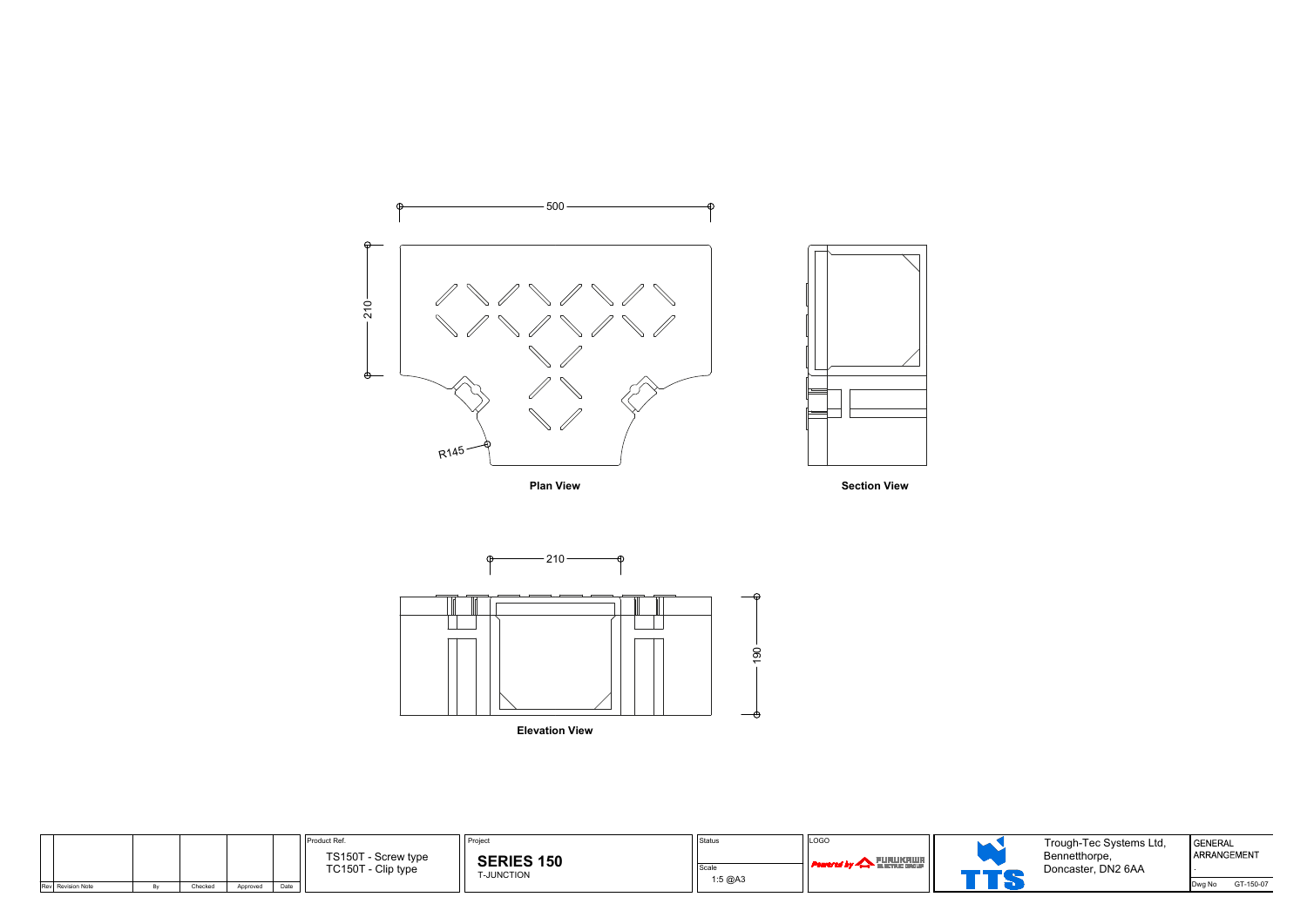





| <b>GENERAL</b><br>ARRANGEMENT |           |
|-------------------------------|-----------|
| Dwg No                        | GT-150-04 |

|                   |         |          |      | Product Ref.                              | <b>Project</b>                              | Status          | LOGO                                                              |  |
|-------------------|---------|----------|------|-------------------------------------------|---------------------------------------------|-----------------|-------------------------------------------------------------------|--|
|                   |         |          |      | TS150B - Screw type<br>TC150B - Clip type | <b>SERIES 150</b><br>45-DEGREE ANGLE TROUGH | Scal<br>1:5 @A3 | <b>FURUKAWA</b><br>$\blacksquare$ Powered by $\blacktriangleleft$ |  |
| Rev Revision Note | Checked | Approved | Date |                                           |                                             |                 |                                                                   |  |

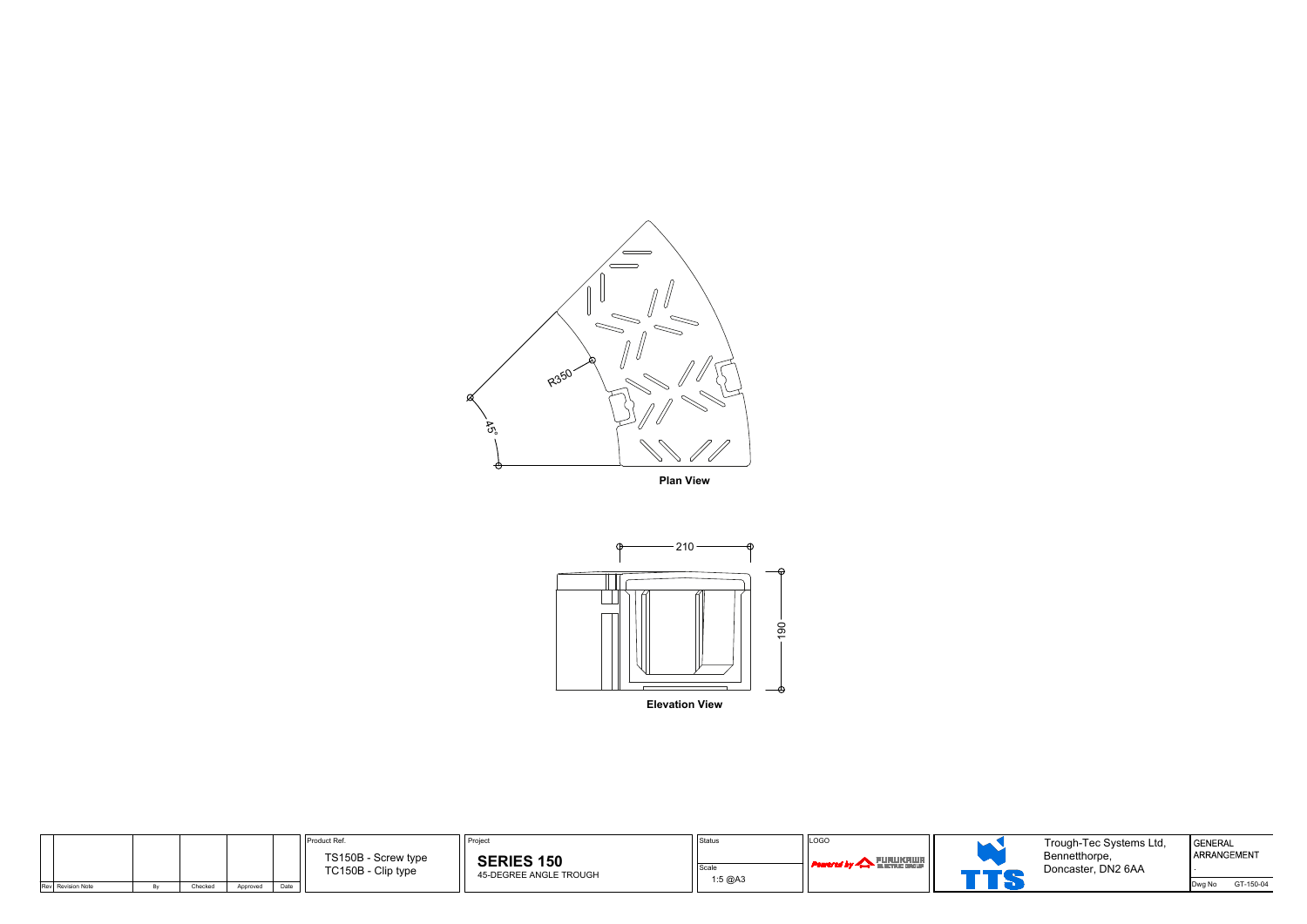

**Plan View**



**Elevation View**

| <b>GENERAL</b><br>ARRANGEMENT |           |
|-------------------------------|-----------|
| Dwg No                        | GT-150-05 |

|                   |         |          |      | Product Ref.                              | <b>Project</b>                                   | Status           | LOGO                          |  |
|-------------------|---------|----------|------|-------------------------------------------|--------------------------------------------------|------------------|-------------------------------|--|
|                   |         |          |      | TS150U - Screw type<br>TC150U - Clip type | <b>SERIES 150</b><br><b>GRADIENT TROUGH (UP)</b> | Scale<br>1:5 @A3 | <b>Powered by A FURUKRIUR</b> |  |
| Rev Revision Note | Checked | Approved | Date |                                           |                                                  |                  |                               |  |